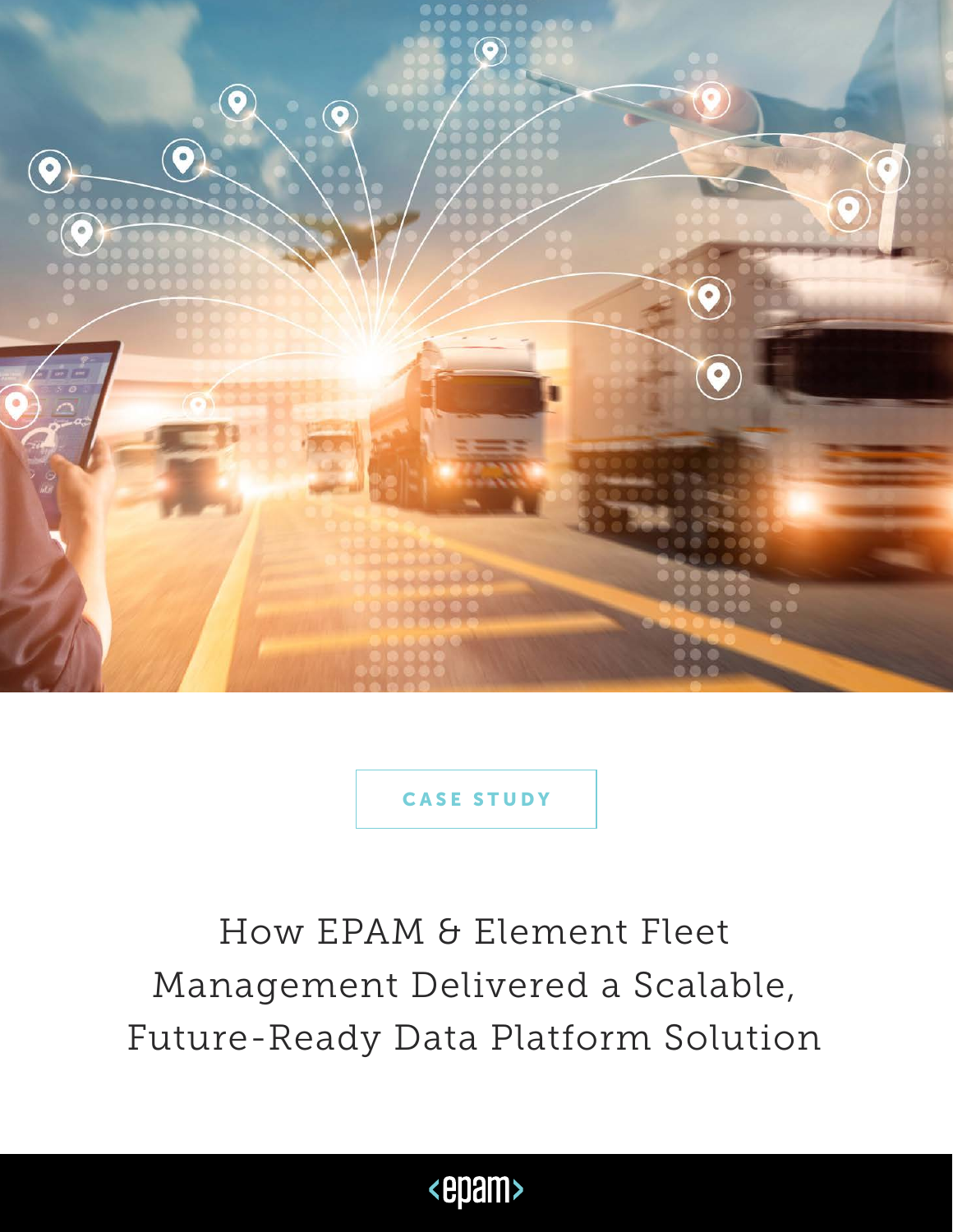How EPAM & Element Fleet Management Delivered a Scalable, Future-Ready Data Platform Solution

*Element Fleet Management is a leading global fleet management company that provides a comprehensive range of services and solutions for cars, light-duty vehicles, trucks and material-handling equipment services that span the entire fleet management lifecycle.*

As an industry leader, Element embodies what it means to be a data-driven enterprise, leveraging its diverse, ever-growing data sources—from operational financial information to telemetry data that provides near-real-time analysis of vehicles to expand its service offerings and meet customers' needs. Element is continually searching for ways to deliver a superior and consistent client experience. To expand its offerings, Element adopted a dynamic growth strategy where an IT platform would play a pivotal role. The company realized it needed this platform solution to reduce costs, support scalability and improve efficiency by eliminating tasks related to on-premise hosting services.

Element approached EPAM to create a robust, scalable foundation for its global technology platform to address existing pain points, including capacity constraints, licensing costs, aging hardware and software, and data processing limitations. As a trusted partner since 2014, Element worked with EPAM to build their unified data platform, which provides a single source of truth for its internal and external clients.

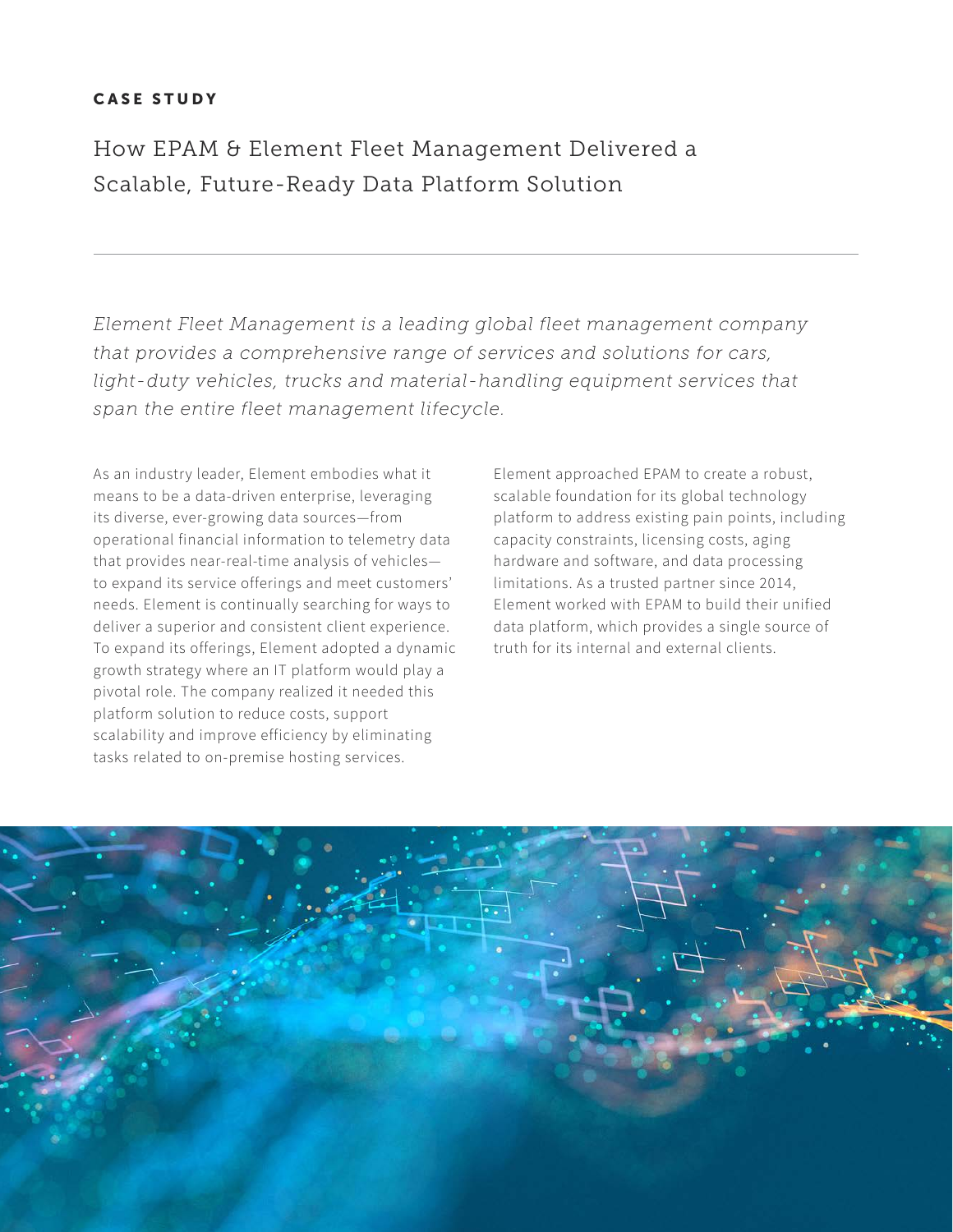How EPAM & Element Fleet Management Delivered a Scalable, Future-Ready Data Platform Solution

#### DECIPHERING EVER-GROWING DATA IN FLEET MANAGEMENT

Element sought to migrate from its existing tech stack to Snowflake and AWS to develop a comprehensive data platform that could:

- Help monitor and reduce costs
- Scale sustainably in a way that was relative to anticipated growth in demand
- Support business requirements for advanced analytics, business user usability, data ingestion to a central data repository, data cleansing and data consumption layers
- Enable centralized platform monitoring
- Act as a centralized storage location for semi-structured and non-structured data (e.g. images and licenses)
- Allow the business to easily identify and create new KPIs and metrics

## BUILDING AN ENHANCED DATA MANAGEMENT MODEL

To identify the right solution, EPAM reverseengineered several of the Element's existing systems, conducted extensive research into the current ecosystem. The research determined a game-changing opportunity that could be achieved by moving to a reimagined cloud-based data platform. EPAM implemented several proof-of-concept evaluations as part of the design process for the new platform.

EPAM worked closely with Element's enterprise architects and technical team to design and implement the data platform solution to address

key business challenges related to end-customer data delivery, reporting and analytics. EPAM also enhanced Element's business intelligence capabilities by eliminating operational constraints across the management, maintenance and monitoring of its existing NoSQL systems.

Based on Element's architectural requirements, EPAM determined that AWS—when used in conjunction with the cloud-based, ACID-compliant data management system Snowflake—had the best set of functional capabilities and managed services for Element's needs.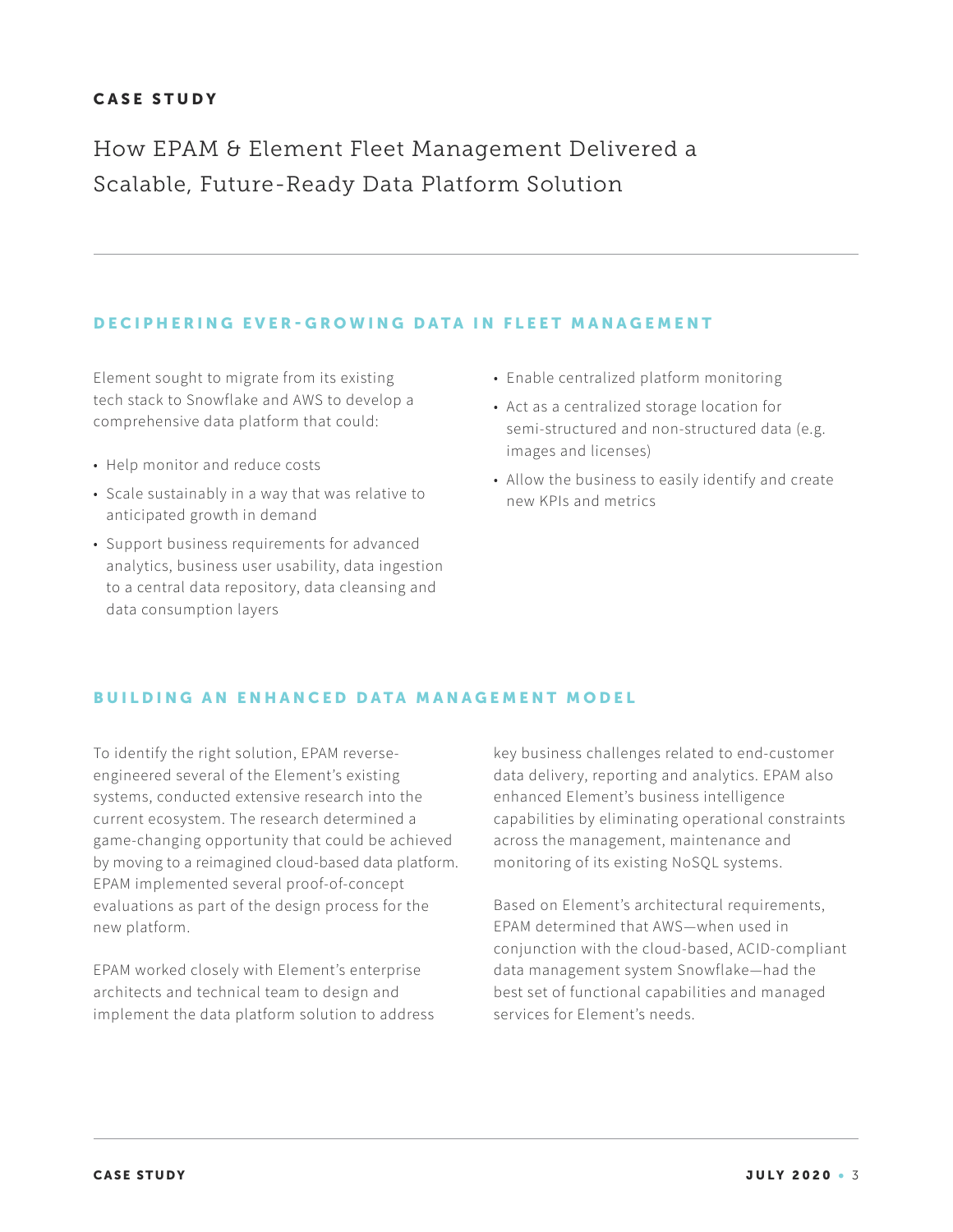How EPAM & Element Fleet Management Delivered a Scalable, Future-Ready Data Platform Solution

## THE MAJOR COMPONENTS OF THE NEW SOLUTION ARE:



#### **Logical View**

Data migration and continuous data delivery pipelines use an operational support area and enterprise authentication and authorization models, ultimately converging in one data consumption layer. This enables Element to quickly provide business analytics to its clients, allowing them to easily make vital business decisions.

#### **Platform Data Flow**

The data foundation ingests, transforms and provides data to downstream applications, and produces high-quality, reliable and accurate reports, allowing Element and its customers to make better data-driven decisions for their businesses.

# **Data Consumption**

Data consumption is supported through a central data repository based on AWS's ACID-compliant Data Warehousing as a Service (DWaaS) technology, providing business users greater flexibility and security while using the system.



#### **Compute**

Comprised of several AWS technologies, the compute layer is the most complex layer as it supports real-time, near-real-time and batch data processing via several complex algorithms, ensuring it can scale appropriately to complete computationallyintensive tasks quickly.



## **Network Access**

To ensure the security of Element's data, access to the platform is only allowed for known corporate users and customers. All AWS environments are provisioned out of the customer-owned AWS accounts. Perimeter security is enabled through segregation of platform resources in dedicated Virtual Private Clouds (VPCs).



#### **Data Access**

Analytical outcomes for any datasets are protected by dedicated user roles. Data is stored and processed by the platform and is encrypted at all levels using features provided by Snowflake on AWS's DWaaS.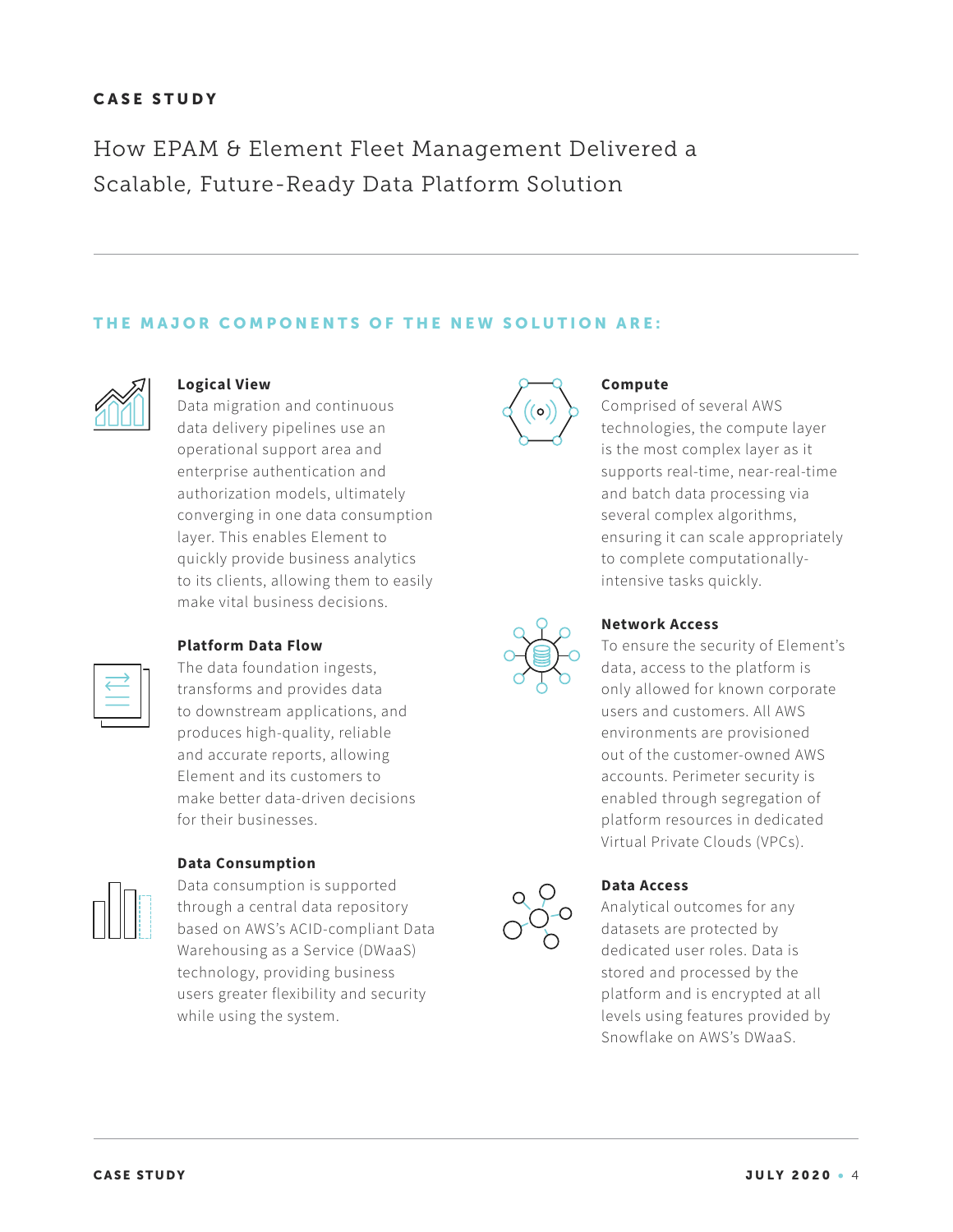How EPAM & Element Fleet Management Delivered a Scalable, Future-Ready Data Platform Solution

# TECH STACK AT A GLANCE





*"In six weeks, EPAM worked with key Element leaders to assess our pain points, identify key use cases and objectives across all of our business areas and determined the right path forward with a completely reimagined data platform. In the ensuing 10 months, we were able to make this transition and deliver it into production seamlessly. All of our objectives were met and, in some cases, exceeded."*

*– Jim Williamson, VP Data and Analytics, North America*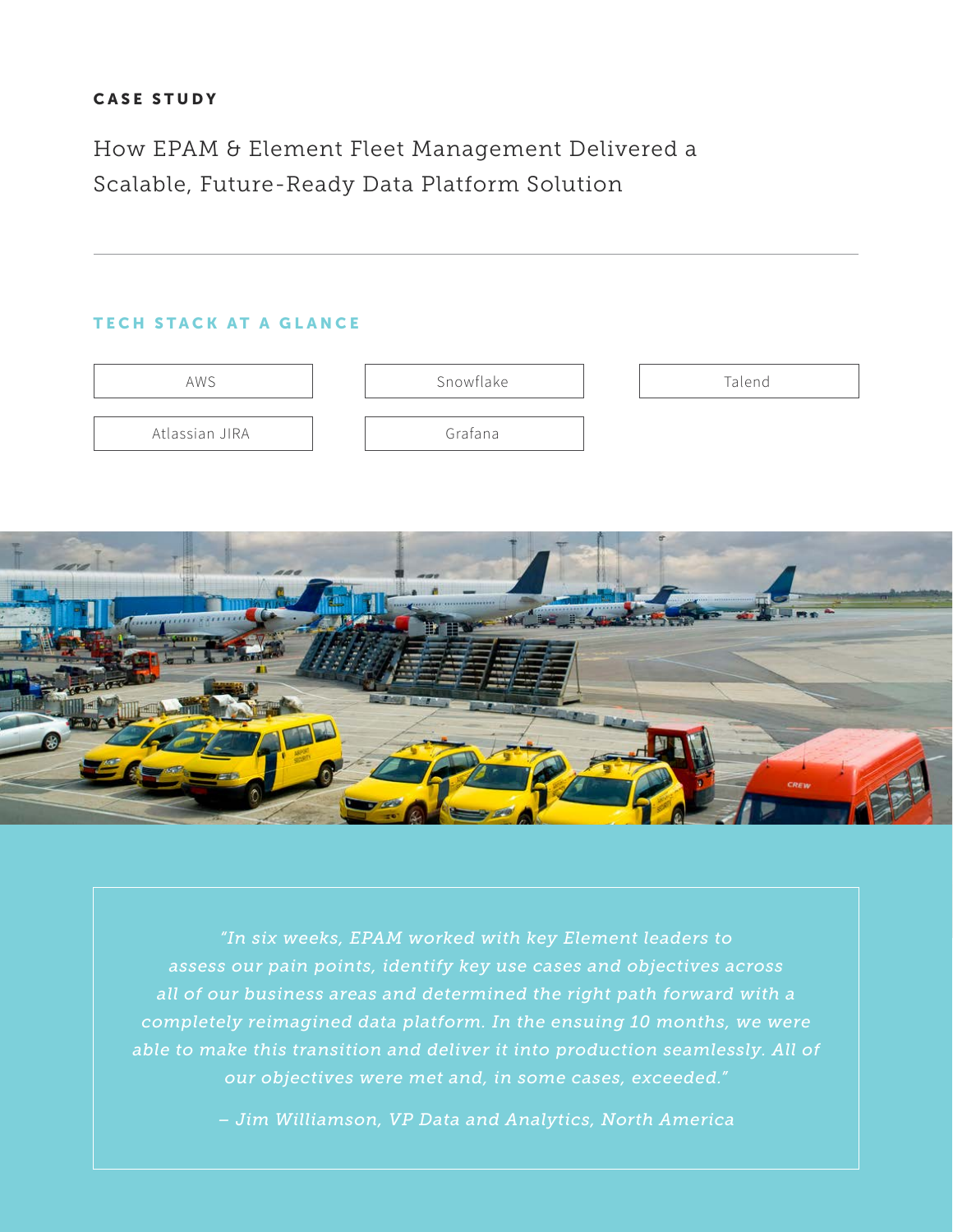How EPAM & Element Fleet Management Delivered a Scalable, Future-Ready Data Platform Solution

## INVESTING IN DATA MIGRATION & SECURITY-POWERED PROCESSES

Ultimately, the solution—which adopted the best security principles AWS-based architecture offers created by EPAM was integrated with existing support processes. The solution is a scalable platform that supports millions of data assets. In addition, data analysis modules, which historically took days to run, run within hours, greatly improving the business's efficiency. By working with EPAM to establish an enterprise-wide unified data platform, Element can now:

- Make short-term improvements easily to meet client needs
- Deliver on Element's long-term business strategy and needs
- Reduce maintenance costs by replacing its legacy NoSQL on-premise environment
- Scale easily with its new high-performing, ACID-compliant, cloud-based RDBMS system
- Support more rapid technology innovation in the future thanks to a new, simplified enterprise-wide data governance model and homogenous data discovery capabilities
- Perform updates that support operational excellence so the business can become more efficient and effective
- Conduct reports for longer time periods to meet client needs
- Increase speed and reduce time to analyze data and produce reports
- Leverage new platform capabilities immediately as they are released by cloud partners
- Quickly transition future enhancements to production-ready state

Continued IT improvements will enable Element's clients to quickly and flexibly access fleet data while Element provides comprehensive data analysis.